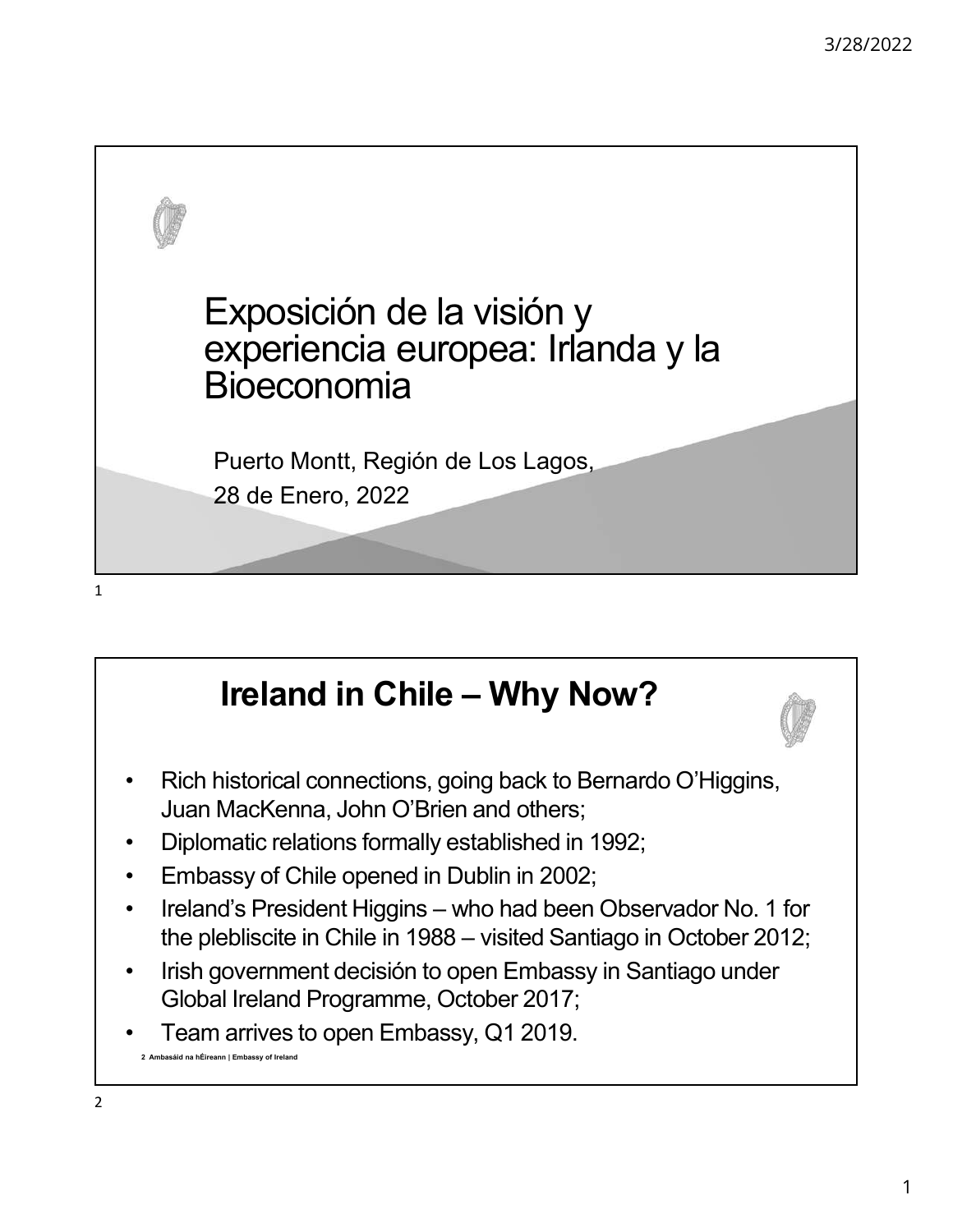# 3/28/2022<br>
The potential for collaboration in<br>
Agriculture<br>
Agriculture<br>
An agricultural or agri-tech companies have done very well in Chile – **Agriculture** <sup>3/28/2022</sup><br>
• **Irish agricultural or agri-tech companies have done very well in Chile –<br>
• Irish agricultural or agri-tech companies have done very well in Chile –<br>
• Major Irish investment in fruit & vegetable sector in** 3/28/2022<br> **Companies Ireland France Ireland Genetics, Samco, Moocall & others.**<br> **Companies like Ireland Genetics, Samco, Moocall & others.**<br>
Major Irish investment in fruit & vegetable sector in Chile through Total<br>
Prod <sup>3/28/2022</sup><br>
• **The potential for collaboration in**<br>
• **Agriculture**<br>
• Irish agriculture companies like Ireland Genetics, Samco, Moocall & others.<br>
• Major Irish investment in fruit & vegetable sector in Chile through Tot



- 
- Produce.
- livestock management or dairy or sustainability and emissions.
- The potential for collaboration in<br>Agriculture<br>Irsh agricultural or agri-tech companies have done very well in<br>companies like Ireland Genetics, Samco, Moocall & others.<br>Major Irish investment in fruit & vegetable sector in <sup>3/28/2022</sup><br>
• **Challenges in Chile and Ireland Source:**<br>
• Irish agricultural or agri-tech companies have done very well in Chile –<br>
• Chine is like Ireland Genetics, Samco, Moocall & others.<br>
• Major Irish investment in <sup>3/28/20</sup><br> **• Excellent Excellent From Magnituditure**<br>
• Irish agriculture<br>
• Irish agricultural or agri-tech companies have done very well in Chile –<br>
• Ompanies like Ireland Genetics, Samco, Moocall & others.<br>
• Major Ir The potential for collaboration in<br>
Agriculture<br>
Irish agriculture<br>
Irish agriculture<br>
Irish argulards of agriculture<br>
Major Irish investment in fruit & vegetable sector in Chile through Total<br>
Produce.<br>
Challenges in Chil brightest minds together to discuss where cooperation may lead.



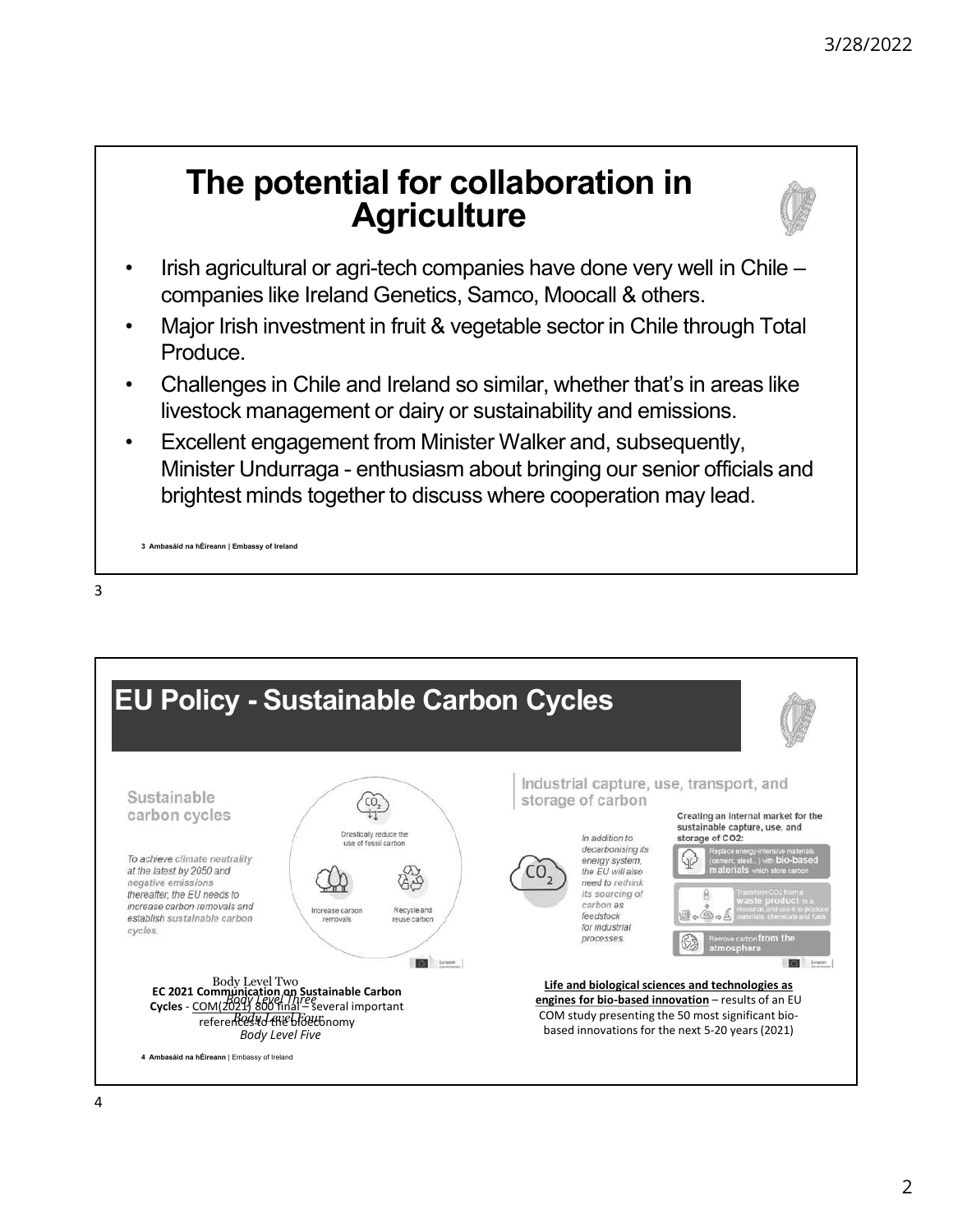

 $5<sub>5</sub>$ 

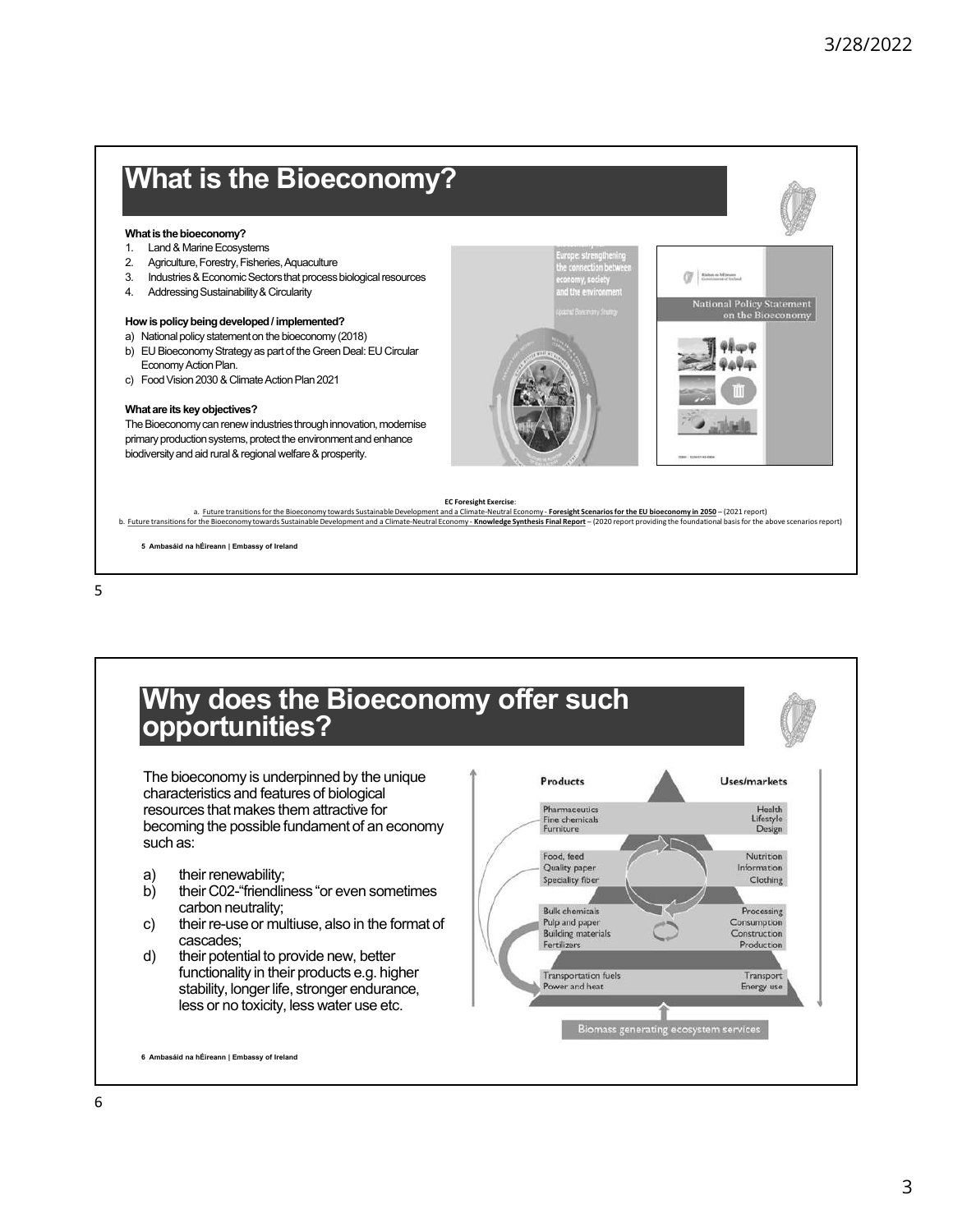### Transforming Primary Production Resilient, Carbon Neutral Dairy Farms











7

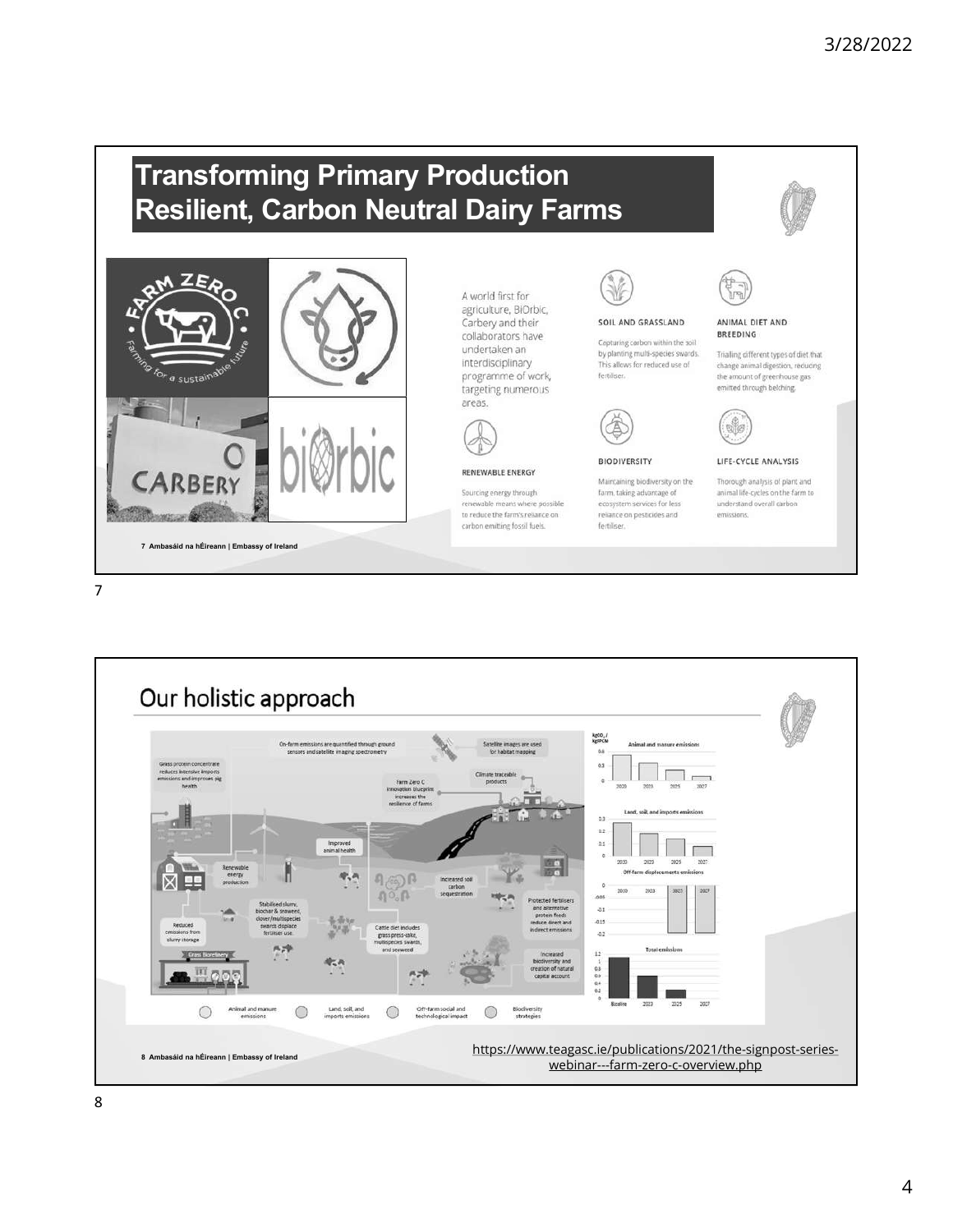## Fransforming Industry<br>
Scale up resource-efficient, circular and<br>
antisterior and<br>
Magnification of the state of Ambassic procession in the state of Ambassic procession<br>
Magnification of the state of the state of the state Transforming Industry Scale up resource-efficient, circular and carbon neutral solutions



3/28/2022<br>
AgriChemWhey aims to establish a<br>
first-of-a-kind, industrial-scale<br>
biorefinery to valorise dairy waste<br>
to several high added value bio-<br>
based products for growing global<br>
markets by: first-of-a-kind, industrial-scale  $3/28/2022$ <br>AgriChemWhey aims to establish a<br>first-of-a-kind, industrial-scale<br>biorefinery to valorise dairy waste<br>to several high added value bio-<br>based products for growing global<br>markets by:<br>1. Optimising and scaling-u to several high added value biobased products for growing global markets by:

1. Optimising and scaling-up the innovative fermentation process

2. Proving the techno-economic viability of the biorefinery

3. Integrating symbiotic industrial and agricultural value chains

https://youtu.be/wVhP-KVyl0s